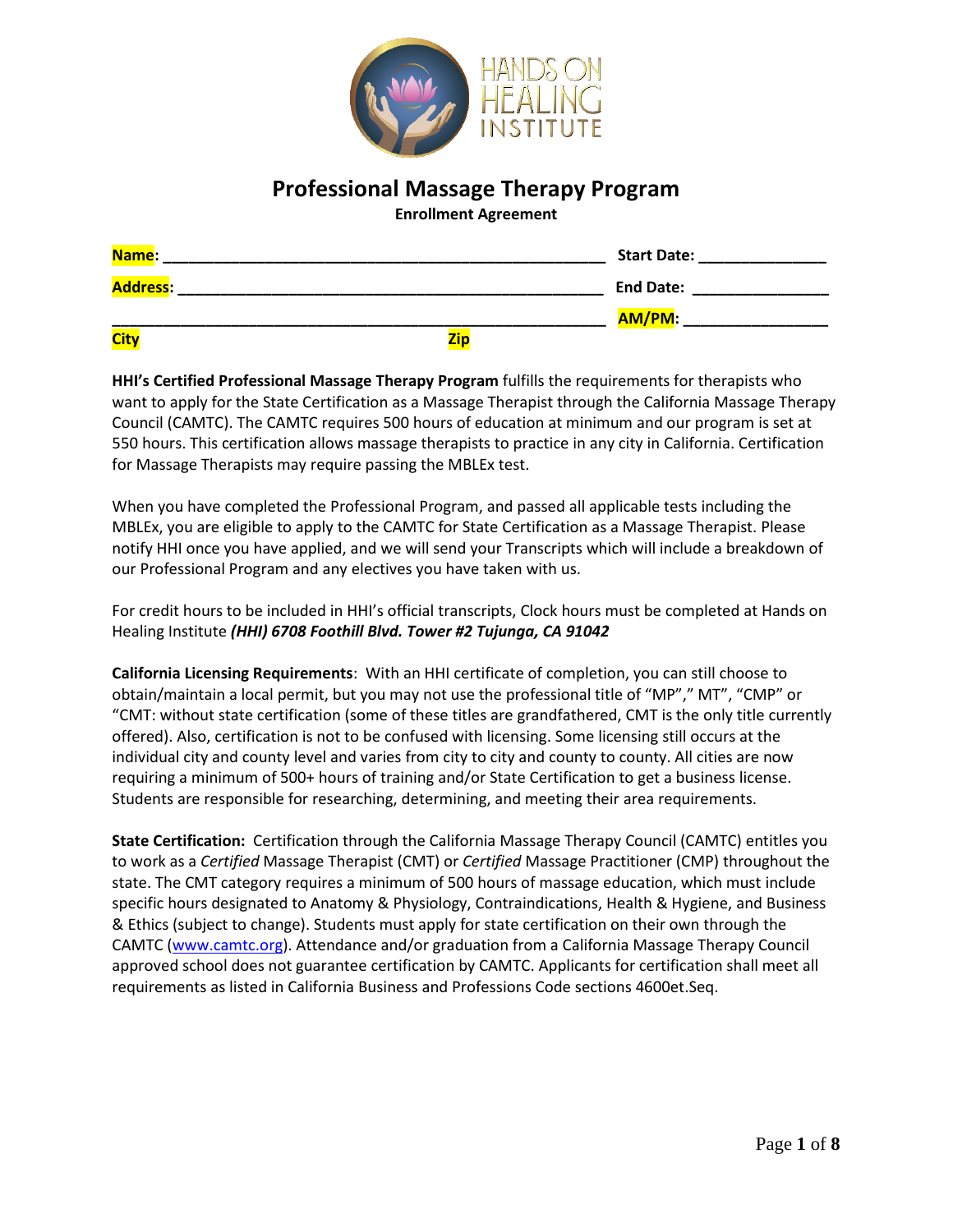## **BPPE (Bureau for Private Postsecondary Education)**

**Any questions a student may have regarding this enrollment agreement that have not been satisfactorily answered by the institution may be directed to the Bureau for Private Postsecondary Education and/or CAMTC at: Bureau for Private Postsecondary Education: P.O. Box 980818, West Sacramento, CA 95798-0818 Telephone: (916) 431-6959 or Toll Free: (888) 370-7589, Fax Number: (916) 263-1897**

A student or any member of the public may file a complaint about this institution with the Bureau for **Private Postsecondary Education by calling toll free (888) 370-7589 or by completing a complaint form, which can be obtained on the bureau's internet website [www.bppe.ca.gov.](http://www.bppe.ca.gov/)**

## **As a prospective student you are encouraged to review the catalog and School Performance disclosure you have received prior to signing an enrollment agreement.**

**Dress Code:** Comfortable loose clothing should be worn. No short skirts, short-shorts, low cut tops, underwear showing, low-riding pants or bare midriffs. Please do not wear perfumes or cologne to class. Nails should be trimmed short and long hair should be tied back.

**TEXTBOOKS:** Students will need to purchase the textbooks by the **First Day of Class**. **Note**: this list is subject to change as needed, please ask us for most current book list

- 1. **Trail Guide to the Body** 4 th or 5th Edition, Andrew Biel
	- a. **Estimated Cost for New Book \$65 on Amazon**
- 2. **The Ethics of Touch:** 1 st or 2nd Ed. by Cherie M. Sohnen-Moe, Ben E. Benjamin PhD a. **Estimated Cost for New Book \$95 on Amazon**
- 3. **Theory & Practice of Massage Therapy, 6 th Edition by Mark F. Beck**
	- a. **Estimated Cost for New Book \$96 on Amazon**

**TUTORING:** Missed practical training can be made up by tutoring with instructor at a variable cost. Students will have 30 days after the last scheduled class meeting to make up all missed hours unless otherwise authorized. All make-up hours must be completed at Hands on Healing Institute *(HHI) 6708 Foothill Blvd. Tower #2 Tujunga, CA 91042*

## **NOTICE CONCERNING TRANSFERABILITY OF CREDITS OR CREDITS AND CREDENTIALS EARNED AT OUR**

**INSTITUTION:** The transferability of credits you earn at Hands on Healing Institute is at the complete discretion of an institution to which you may seek to transfer. Acceptance of the certificate you earn in Fundamental and/or Professional Programs or any electives are also at the complete discretion of the institution to which you may seek to transfer. If the (credits or certificate) you earn at this institution are not accepted at this institution are not accepted at the institution to which you seek to transfer, you may be required to repeat some of all your coursework at that institution. For this reason, you should make certain your attendance at this institution will meet your educational goals. This may include contacting an institution to which you may seek to transfer after attending Hands on Healing Institute to determine if your certificates will transfer. HHI does not have any articulation or transfer agreements with any other College, University, or Institution.

Please note that the time it takes to complete this program will vary depending on the schedules of **electives chosen by the student as well as clinic scheduling. This Enrollment Agreement is good for Two Years from Initial Program Start Date.**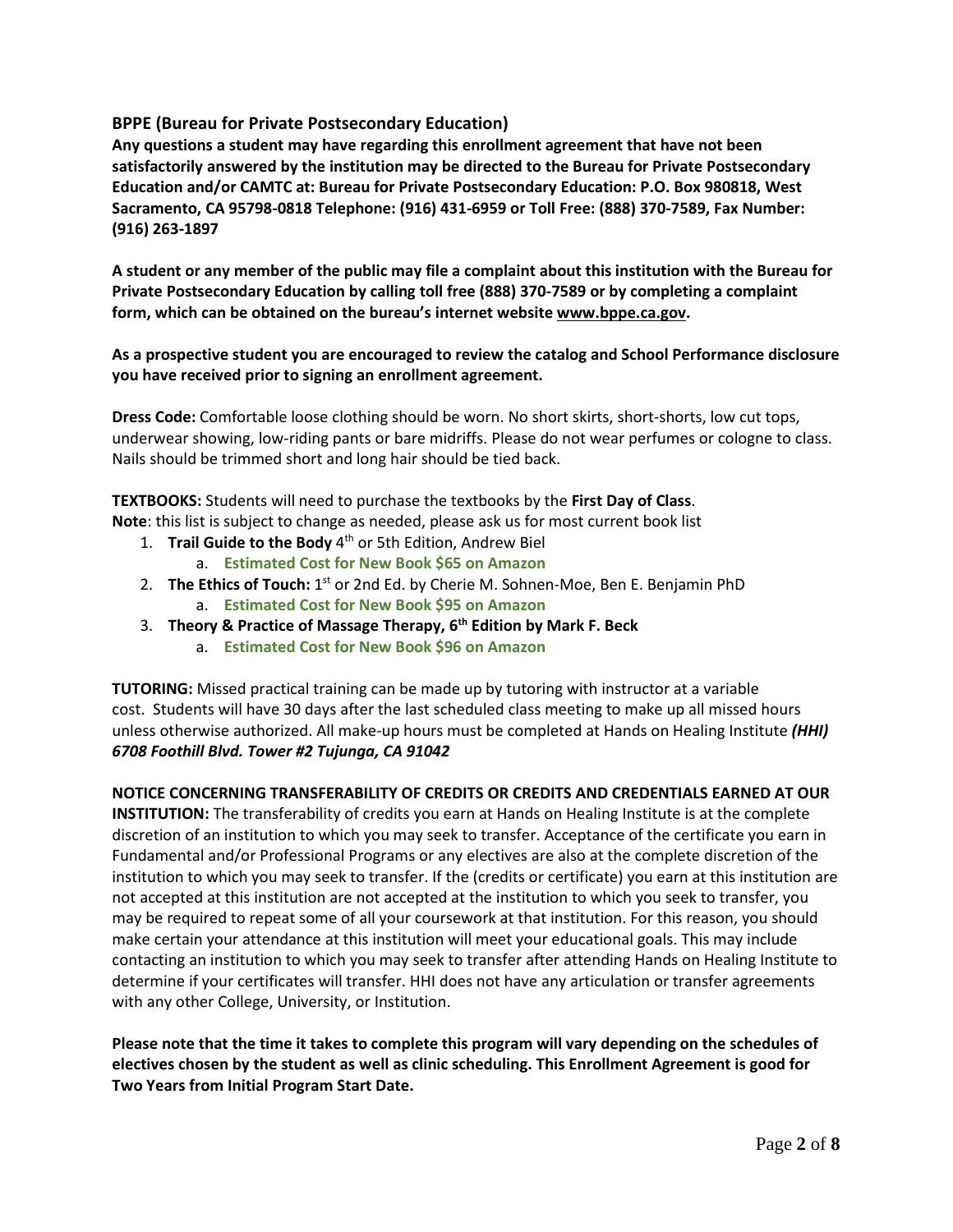**Students Right to Withdrawal:** The student has the right to cancel the enrollment agreement and obtain a refund of charges paid through attendance at the first-class session or the seventh day after enrollment, whichever is later. Cancellation shall occur when the student gives written Notice of Cancellation to the school at the address specified in this agreement. Tuition is refundable on a prorated basis. The school shall refund any consideration paid by the student within (30) thirty days after receiving written cancellation. Student refunds are calculated as follows: The amount owed equals the daily charge for the program (total institutional charge, divided by the number of days or hours in the program), multiplied by the number of days student attended or was scheduled to attend, prior to withdrawal.

**CANCELLATION: A written notice of cancellation should be delivered to Patty Flanagan at Hands on Healing Institute, 6708 Foothill Boulevard. Tujunga, CA 91042 Email: [administration@gotohhi.org](mailto:administration@gotohhi.org) / Phone: 818-951-5811**

**For a full refund students must submit a written letter of withdrawal by (date)\_\_\_\_\_\_\_\_\_\_\_\_\_\_\_\_\_**

**Refunds are calculated as follows:** The amount owed equals the daily charge for the program (total institutional charge, divided by the number of days or hours in the program), multiplied by the number of days student attended or was scheduled to attend, prior to withdrawal.

Late Fees: A \$25 late fee will be charged for non-payment of tuition after three days late. The student **will need to speak with the Director to continue attending classes for non-payment of tuition.** There is a \$15 fee for all returned insufficient fund checks - subject to change by bank rate fees **NOTE:** MASSAGE TABLES, CHAIRS & BOLSTERS FOR CLASSROOM USE ARE PROVIDED BY HHI.

**TUITION DEFAULT: Students defaulting on scheduled tuition payments risk immediate dismissal** at the discretion of the school director. A certificate of completion will be issued only after students have fulfilled their academic and financial obligations to Hands on Healing Institute. The student will need to speak with the office to continue attending classes for Non-Payment of tuition beyond 3 days late.

**Federal Loans**: A student being eligible for a loan guaranteed by the federal or state government and the student defaults on the loan, both of the following may occur:

(1) The federal or state government or a loan guarantee agency may act against the student, including applying any income tax refund to which the person is entitled to reduce the balance owed on the loan. (2) The student may not be eligible for any other federal student financial aid at another institution or other government assistance until the loan is repaid.

(3) If a student has received federal student financial aid funds, the student is entitled to a refund on moneys not paid from student financial aid program funds.

## **Hands on Healing Institute does not participate in any federal financial aid programs.**

**Personal Loans:** If a student obtains a loan to pay for an educational program, the student will have the responsibility to repay the full amount of the loan plus interest, less the amount of any refund.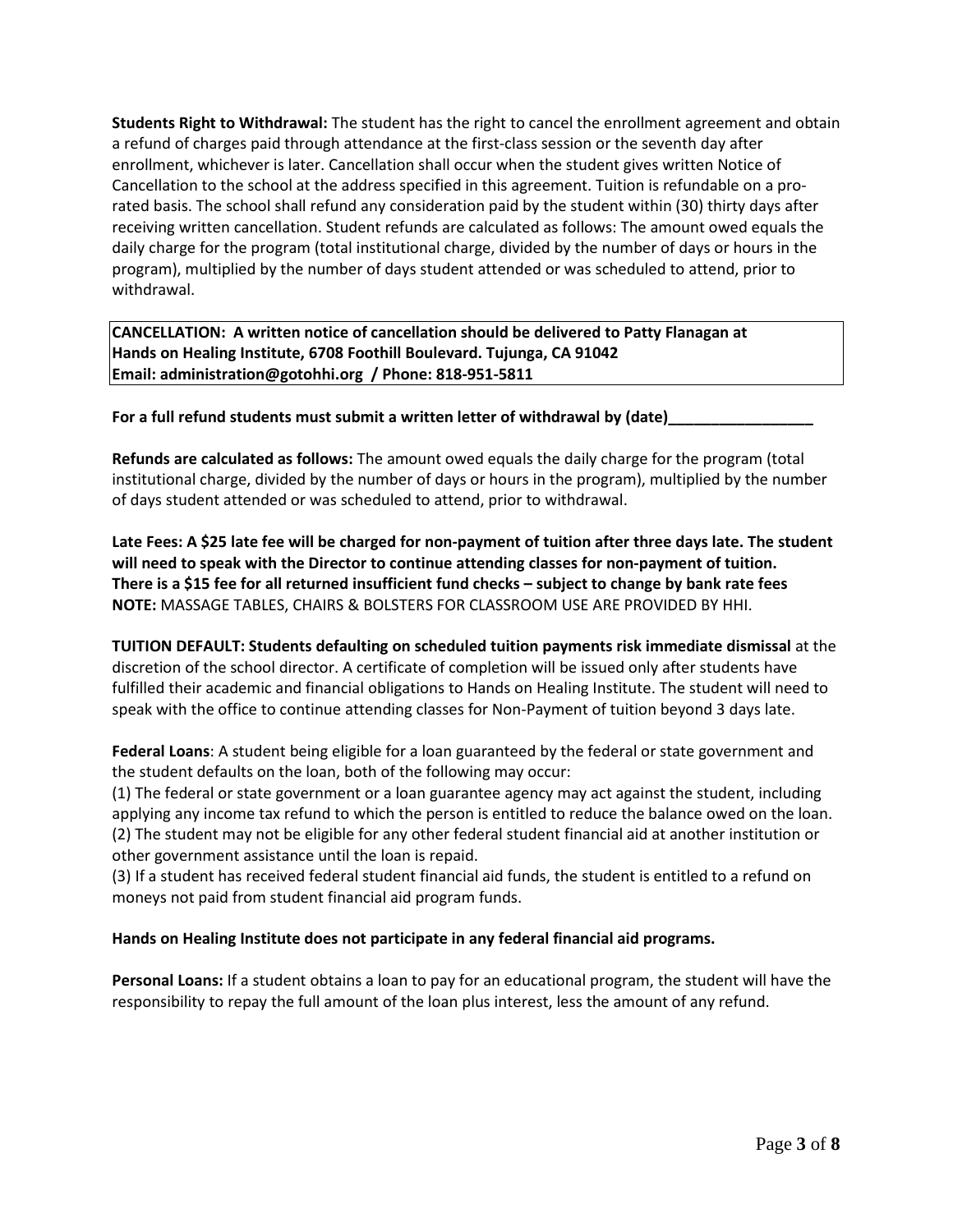- **TUITION: Certified Professional Massage Therapy Program: \$10,725.00 is the full retail rate for tuition. We frequently offer promotional rates. These rates are subject to change as needed.**
- **Promotional Rate: \$** (subject to change) **\$100.00 NON-REFUNDABLE Registration Fee (for the Massage Therapy Program) + STRF Fee The Student Tuition Recovery Fee (STRF) is currently \$2.50 cents per every \$1000 of tuition, rounded up to the nearest thousand. Subject to change by BPPE.**
- **STUDENT TUITION RECOVERY FUND (STRF):** The State of California established the Student Tuition Recovery Fund (STRF) to relieve or mitigate economic loss suffered by a student in an educational program at a qualifying institution, who is or was a California resident while enrolled, or was enrolled in a residency program, if the student enrolled in the institution, prepaid tuition, and suffered an economic loss. Unless relieved of the obligation to do so, you must pay the state-imposed assessment for the STRF, or it must be paid on your behalf, if you are a student in an educational program, who is a California resident, or are enrolled in a residency program, and prepay all or part of your tuition. The current rate is **\$2.50 cents** per one thousand dollar \$1,000 of institutional charges (5, CCR Section 76120). If you are not a California resident, you are not eligible for protection from the STRF, and you are not required to pay the STRF assessment or are not enrolled in a residency program.
- **\$250.00 Student Bundle includes**: **NON-REFUNDABLE**:
	- ABMP Student Liability Insurance \$75
	- HHI Course Manual \$45

## **REFUNDABLE**:

- o Transcript fee \$15
- o Holster & Jars \$15
- o Biotone Dual Purpose Cream \$45
- o Biotone Advanced Therapy Lotions \$24
- o Flannel Sheets \$21
- o Tote Bag \$10

**Note**: Items are refundable only if unopened, unused, and within 10 days of School receiving written cancellation of withdrawal date – rates subject to change as needed.

# **TOTAL CHARGES FOR THE CURRENT PERIOD OF ATTENDANCE: \$11,402.50 ESTIMATED TOTAL CHARGES FOR THE ENTIRE EDUCATIONAL PROGRAM: \$11,402.50 THE TOTAL CHARGES THE STUDENT IS OBLIGATED TO PAY UPON ENROLLMENT: \$377.50? (reg fee 100.00 + strf 27.50 + bundle 250.00 = 377.50)**

**There will be an additional 4% fee charged for all card transactions (subject to change as needed). Students are welcome to pay by cash or check for no additional fees.**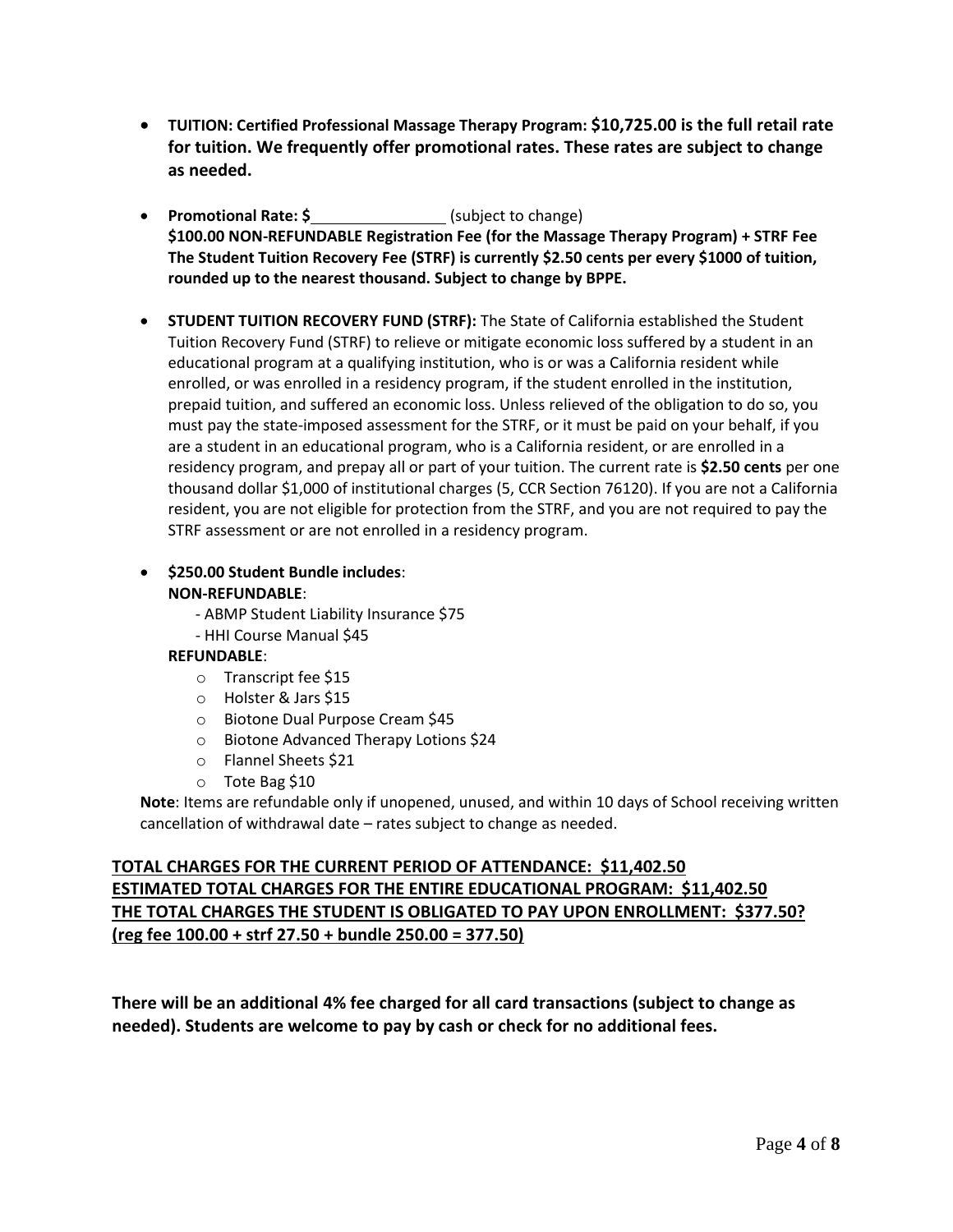| <b>Summary of Charges</b> |                                 |  |  |  |  |
|---------------------------|---------------------------------|--|--|--|--|
| <b>Tuition</b>            | \$10,725.00                     |  |  |  |  |
| Registration              | \$100.00 (non-refundable)       |  |  |  |  |
| <b>STRF</b>               | \$27.50 (non-refundable)        |  |  |  |  |
| <b>Student Bundle</b>     | \$250.00 (partially refundable) |  |  |  |  |
| <b>Textbooks</b>          | \$300.00 (estimate)             |  |  |  |  |
| Total:                    | \$11,402.50                     |  |  |  |  |

## **YOU MAY ASSERT AGAINST THE HOLDER OF THE PROMISSORY NOTE YOU SIGNED IN ORDER TO FINANCE THE COST OF THE EDUCATIONAL PROGRAM ALL OF THE CLAIMS AND DEFENSES THAT YOU COULD ASSERT AGAINST THIS INSTITUTION, UP TO THE AMOUNT YOU HAVE ALREADY PAID UNDER THE PROMISORY NOTE.**

Prior to signing this enrollment agreement, you must be given a catalog or brochure and a School Performance Fact Sheet, which you are encouraged to review prior to signing this agreement. These documents contain important policies and performance data for this institution. This institution is required to have you sign and date the information included in the School Performance Fact Sheet relating to completion rates, placement rates, license exam passage rates, and salaries or wages, and the most recent three-year cohort default rate, if applicable, prior to signing this agreement. **Initial** \_\_\_\_\_\_\_\_\_\_

I certify I have received the catalog, School Performance Fact Sheet, and information regarding completion rates, license examination passage rates, and salary or wage information, and the most recent three-year cohort default rate, if applicable, included in the School Performance Fact Sheet, and have signed, initialed, and dated the information provided in the School Performance Fact Sheet. **Initial** \_\_\_\_\_\_\_\_\_\_

**I understand this is a legally binding contract. My signature below certifies I have read, understood, and agreed to my rights and responsibilities, and that the institution's cancellation and refund policies have been clearly explained to me.**

| <b>Student Signature:</b>   | Date: |
|-----------------------------|-------|
|                             |       |
| <b>Registrar Signature:</b> | Date: |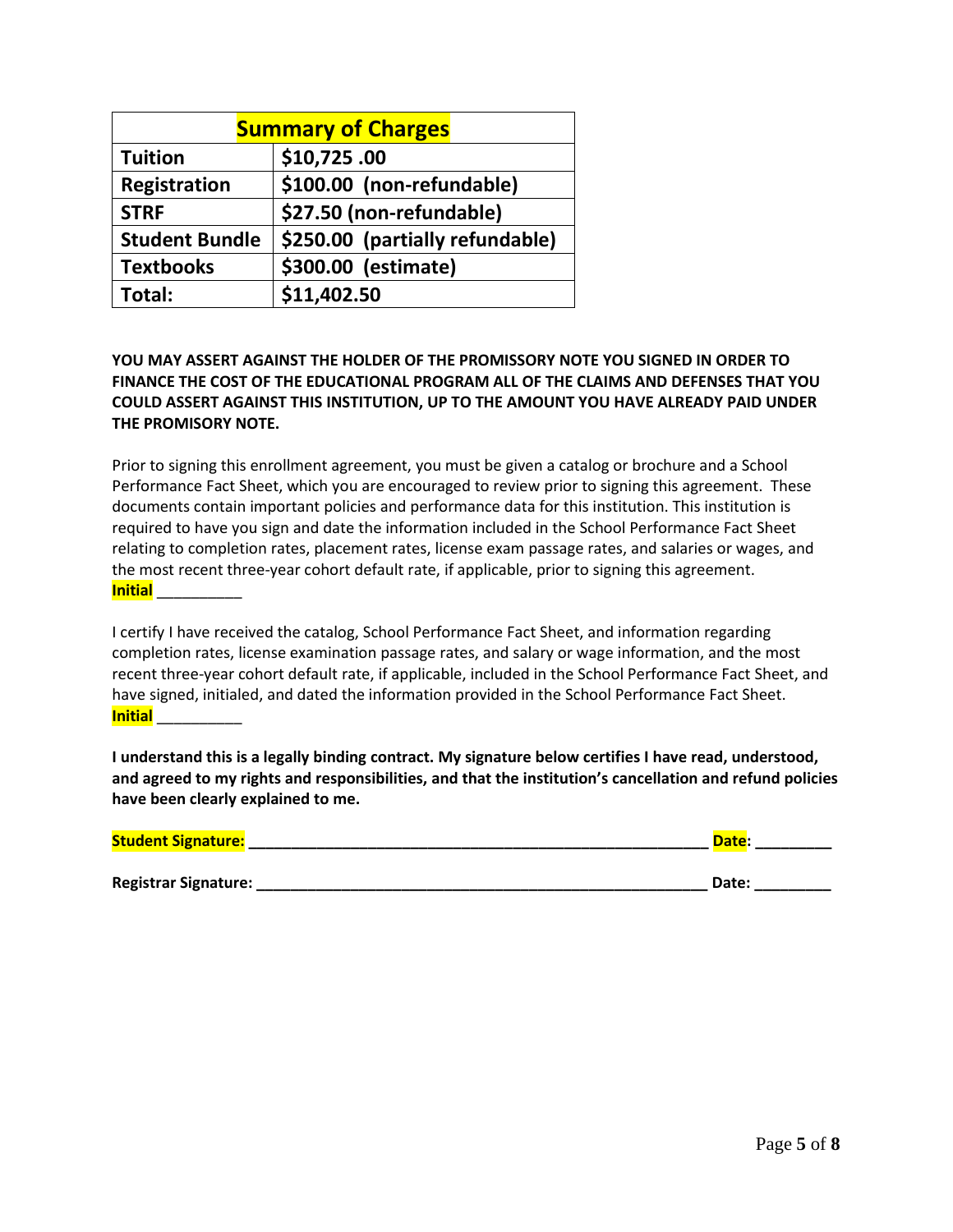

# **Confidential Application for Admission**

| Name:                                                                |  |        |  |  |      |  |
|----------------------------------------------------------------------|--|--------|--|--|------|--|
| First                                                                |  | Middle |  |  | Last |  |
|                                                                      |  |        |  |  |      |  |
|                                                                      |  |        |  |  |      |  |
|                                                                      |  |        |  |  |      |  |
|                                                                      |  |        |  |  |      |  |
|                                                                      |  |        |  |  |      |  |
| <b>U.S. Citizen:</b> Yes No                                          |  |        |  |  |      |  |
|                                                                      |  |        |  |  |      |  |
| How did you hear about us? Friend Yellow pages Flyer Internet Alumni |  |        |  |  |      |  |
|                                                                      |  |        |  |  |      |  |
| <b>EMERGENCY CONTACT:</b>                                            |  |        |  |  |      |  |
|                                                                      |  |        |  |  |      |  |
|                                                                      |  |        |  |  |      |  |
|                                                                      |  |        |  |  |      |  |
| Have you ever been convicted of a felony? No Yes - Please explain:   |  |        |  |  |      |  |
|                                                                      |  |        |  |  |      |  |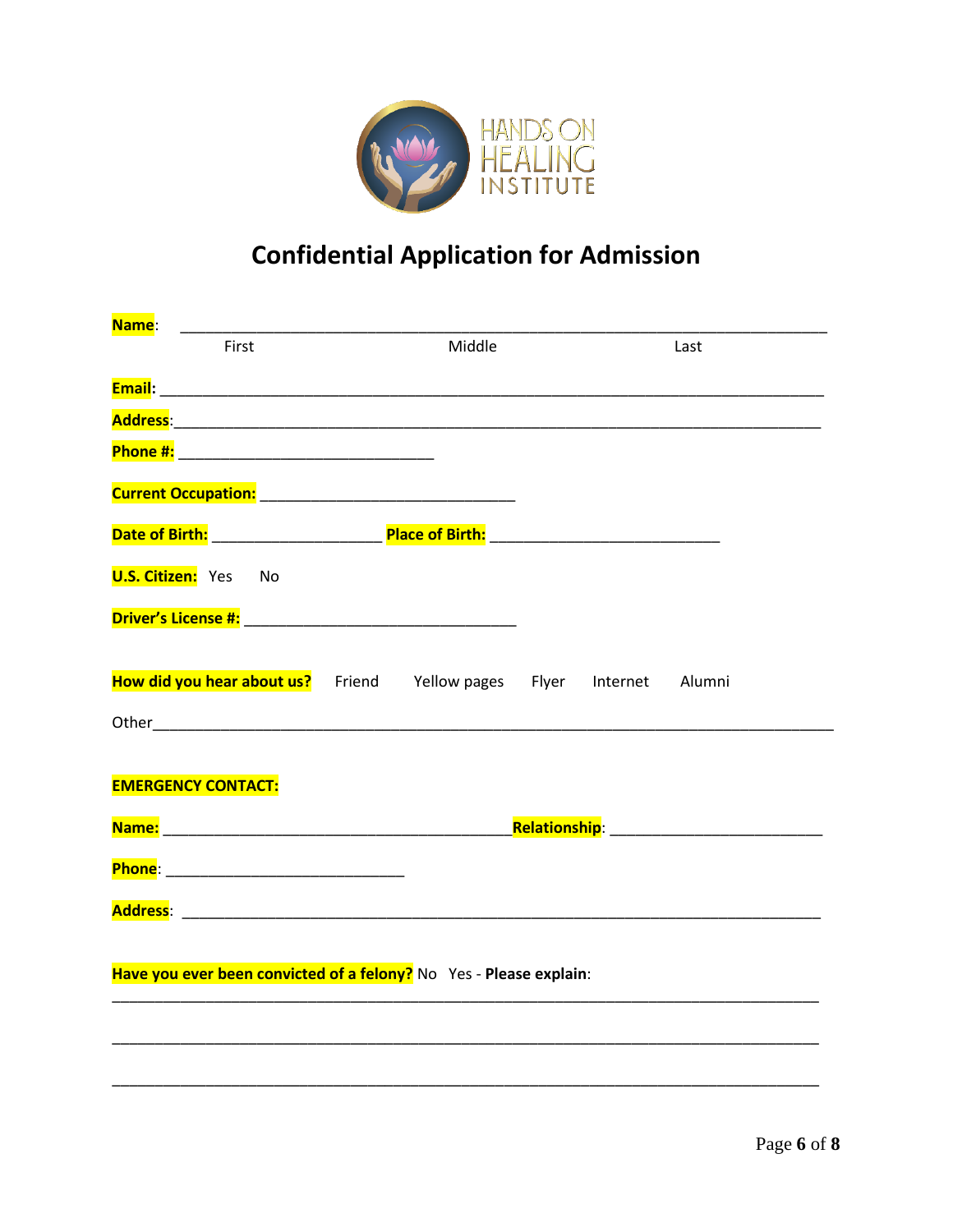

## **EDUCATION: Please list any high schools, colleges, universities, business, or trade schools attended: Name & Location Degree/Certs/Major Dates**

**\_\_\_\_\_\_\_\_\_\_\_\_\_\_\_\_\_\_\_\_\_\_\_\_\_\_ \_\_\_\_\_\_\_\_\_\_\_\_\_\_\_\_\_\_\_\_\_ \_\_\_\_\_\_\_\_\_\_\_\_\_\_\_\_\_\_\_\_\_\_\_**

**\_\_\_\_\_\_\_\_\_\_\_\_\_\_\_\_\_\_\_\_\_\_\_\_\_\_ \_\_\_\_\_\_\_\_\_\_\_\_\_\_\_\_\_\_\_\_\_ \_\_\_\_\_\_\_\_\_\_\_\_\_\_\_\_\_\_\_\_\_\_\_**

**\_\_\_\_\_\_\_\_\_\_\_\_\_\_\_\_\_\_\_\_\_\_\_\_\_\_ \_\_\_\_\_\_\_\_\_\_\_\_\_\_\_\_\_\_\_\_\_ \_\_\_\_\_\_\_\_\_\_\_\_\_\_\_\_\_\_\_\_\_\_\_** 

#### **HEALTH HISTORY:**

Are you presently or have you in the past year been under the care of a doctor, holistic or otherwise? Yes No

\_\_\_\_\_\_\_\_\_\_\_\_\_\_\_\_\_\_\_\_\_\_\_\_\_\_\_\_\_\_\_\_\_\_\_\_\_\_\_\_\_\_\_\_\_\_\_\_\_\_\_\_\_\_\_\_\_\_\_\_\_\_\_\_\_\_\_\_\_\_\_\_\_\_\_\_\_\_\_\_

Have you ever had psychiatric care? Yes No If yes, please elaborate:

Is there any chance you could be pregnant? Yes No Maybe

# **Are you currently on any medications?**

Please List:

**Please list any major surgeries, illnesses, injuries, concussions, accidents, etc.:**